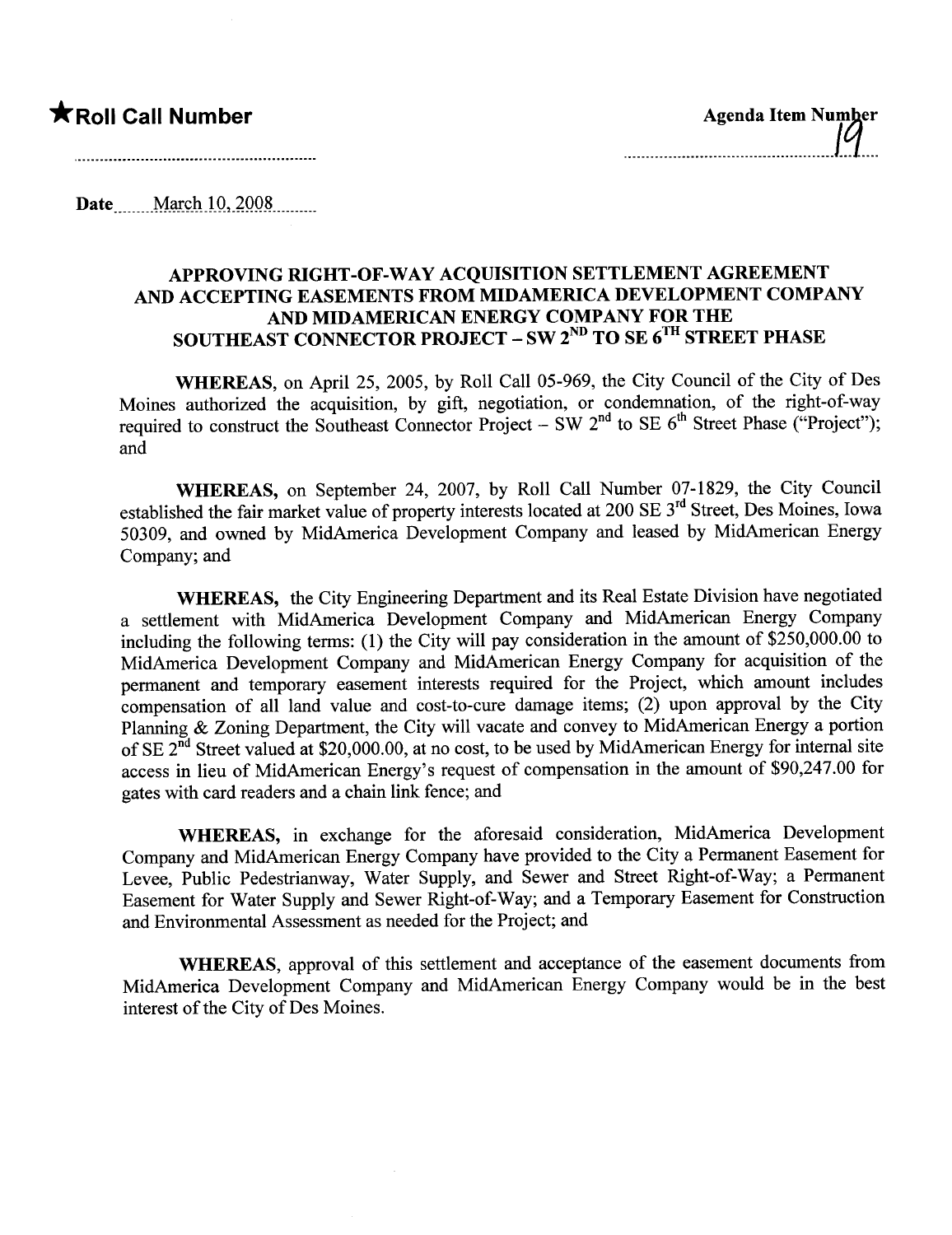## \*Roll Call Number

Date March 10, 2008

## NOW, THEREFORE, BE IT RESOLVED by the City Council of the City of Des Moines, Iowa:

- 1. That the settlement calling for payment of the total amount of \$250,000.00 to MidAmerica Development Company and MidAmerican Energy Company for acquisition of the permanent and temporary easement interests required for the Project, and vacation and conveyance of a portion of SE 2<sup>nd</sup> Street valued at \$20,000.00, at no cost, to be used by MidAmerican Energy for internal site access in lieu of MidAmerican Energy's request of compensation in the amount of \$90,247.00 for gates with card readers and a chain link fence upon approval by the City Planing & Zoning Deparment, is hereby approved.
- 2. That the Mayor is authorized and directed to sign the Offer to Purchase Easement in Real Estate and Acceptance and the City Clerk is authorized and directed to attest to the Mayor's signature.
- 3. That the Finance Director is authorized and directed to draw warants in the amount of \$250,000.00 payable MidAmerica Development Company and MidAmerican Energy Company, and to issue checks and pay any unforeseen additional costs certified by the Legal Deparment and the Engineering Department; the Real Estate Division Manager is authorized and directed to obtain the checks, if any, needed to carry out these transactions and to deliver them to the payees.
- 4. That the Real Estate Division of the Engineering Deparment is directed to obtain the Legal Deparment's review and approval of all closing documents prior to closing.
- 5. That the City Clerk is hereby authorized and directed to endorse upon the Permanent Easement for Levee, Public Pedestrianway, Water Supply, and Sewer and Street Rightof-Way; Permanent Easement for Water Supply and Sewer Right-of-Way; and Temporary Easement for Construction and Environmental Assessment, approval and acceptance of this Council and is further authorized and directed to deliver said Easements to the Real Estate Division Manager, who shall proceed to closing in accordance with standard real estate practices.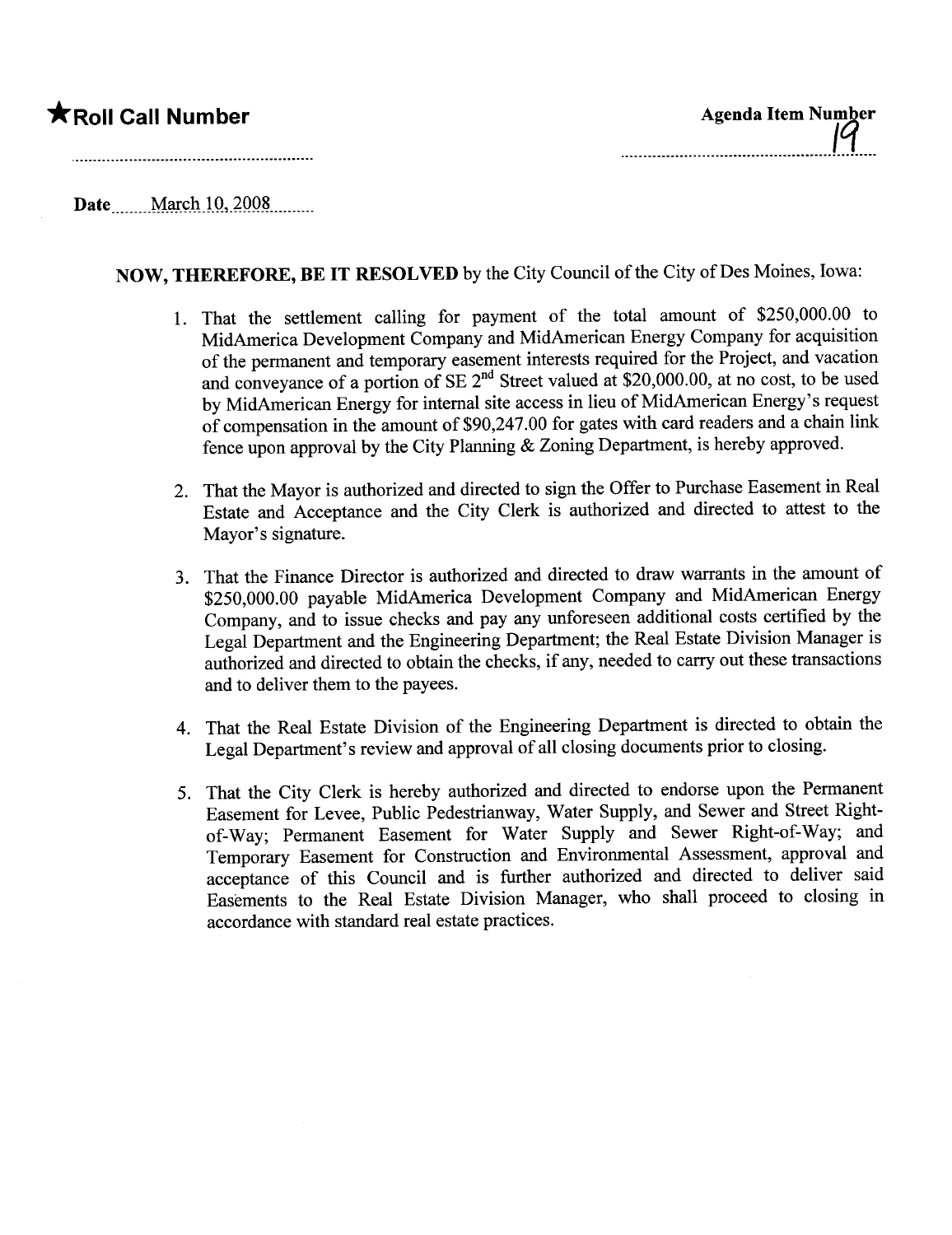# **K** Roll Call Number

Date March 10, 2008

| Moved by | to adopt. |
|----------|-----------|
|----------|-----------|

(Council Communication No.  $09$ -117  $\rightarrow$ 

APPROVED AS TO FORM:

norte Glenna K. Frank

**Assistant City Attorney** 

| <b>COUNCIL ACTION</b> | <b>YEAS</b> | <b>NAYS</b> | <b>PASS</b> | <b>ABSENT</b>   | <b>CERTIFICATE</b>                                                                                                                                                                                                                                                                                                         |
|-----------------------|-------------|-------------|-------------|-----------------|----------------------------------------------------------------------------------------------------------------------------------------------------------------------------------------------------------------------------------------------------------------------------------------------------------------------------|
| <b>COWNIE</b>         |             |             |             |                 | I, DIANE RAUH, City Clerk of said City hereby<br>certify that at a meeting of the City Council of<br>said City of Des Moines, held on the above date,<br>among other proceedings the above was adopted.<br>IN WITNESS WHEREOF, I have hereunto set my<br>hand and affixed my seal the day and year first<br>above written. |
| <b>COLEMAN</b>        |             |             |             |                 |                                                                                                                                                                                                                                                                                                                            |
| <b>KIERNAN</b>        |             |             |             |                 |                                                                                                                                                                                                                                                                                                                            |
| <b>HENSLEY</b>        |             |             |             |                 |                                                                                                                                                                                                                                                                                                                            |
| <b>MAHAFFEY</b>       |             |             |             |                 |                                                                                                                                                                                                                                                                                                                            |
| <b>MEYER</b>          |             |             |             |                 |                                                                                                                                                                                                                                                                                                                            |
| <b>VLASSIS</b>        |             |             |             |                 |                                                                                                                                                                                                                                                                                                                            |
| <b>TOTAL</b>          |             |             |             |                 |                                                                                                                                                                                                                                                                                                                            |
| <b>MOTION CARRIED</b> |             |             |             | <b>APPROVED</b> |                                                                                                                                                                                                                                                                                                                            |
| Mayor                 |             |             |             |                 | City Clerk                                                                                                                                                                                                                                                                                                                 |

Agenda Item Number ................................